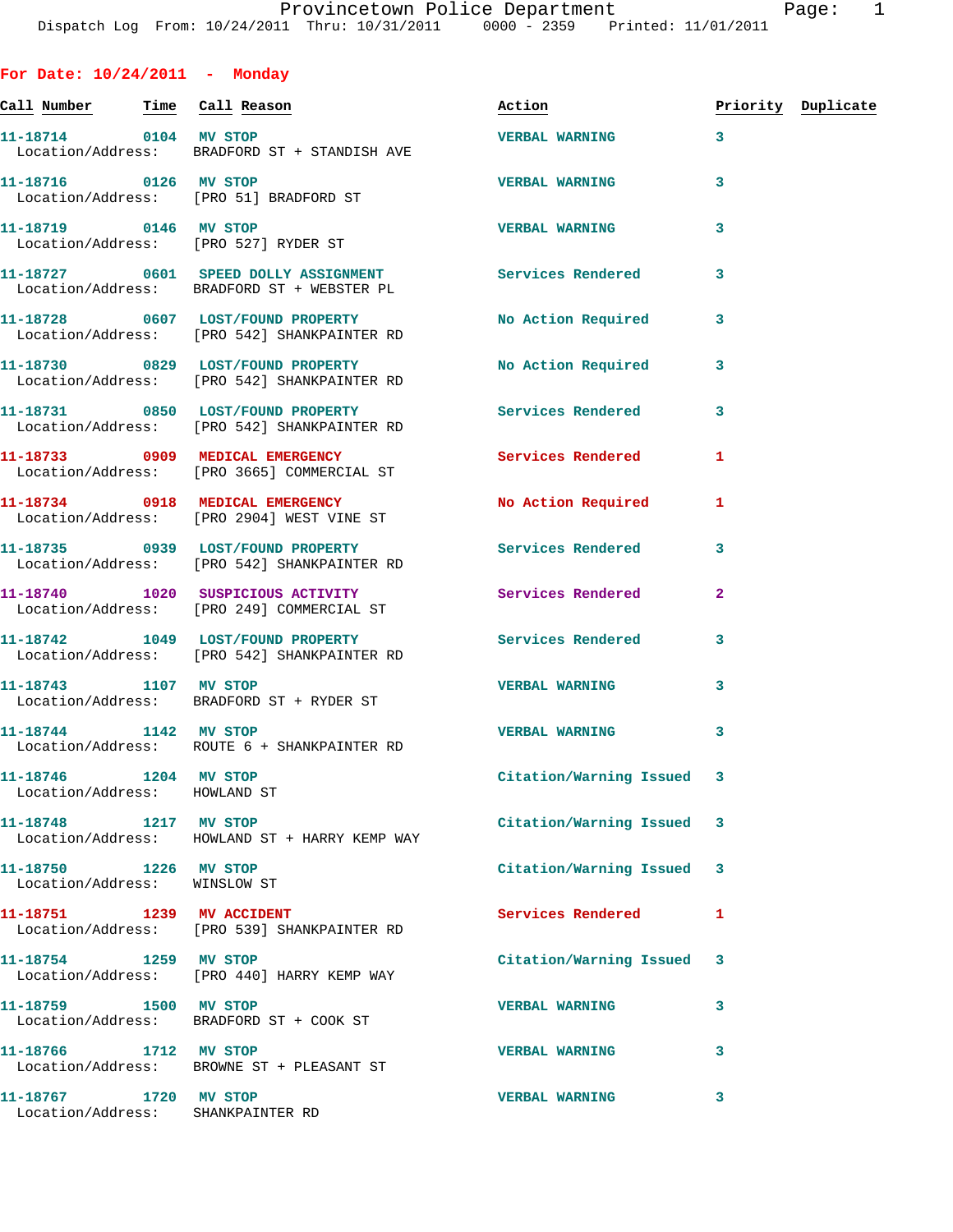|                                                                 | Dispatch Log From: 10/24/2011 Thru: 10/31/2011 0000 - 2359 Printed: 11/01/2011                          | Provincetown Police Department | Page: 2      |
|-----------------------------------------------------------------|---------------------------------------------------------------------------------------------------------|--------------------------------|--------------|
|                                                                 | 11-18770 1803 MV STOP<br>Location/Address: [PRO 536] SHANKPAINTER RD                                    | <b>VERBAL WARNING</b>          | $\mathbf{3}$ |
| 11-18771 1810 MV STOP                                           | Location/Address: ROUTE 6 + CONWELL ST                                                                  | <b>VERBAL WARNING</b>          | 3            |
| 11-18781 2006 ASSAULT<br>Location/Address: NELSON AVE           |                                                                                                         | SPOKEN TO                      | 1            |
|                                                                 | 11-18787 2200 ASSIST CITIZEN<br>Location/Address: [PRO 569] WINSLOW ST                                  | Services Rendered 3            |              |
| 11-18785 2213 MV STOP<br>Location/Address: STANDISH ST          |                                                                                                         | <b>VERBAL WARNING</b>          | 3            |
|                                                                 | 11-18789 2334 ALARM - GENERAL<br>Location/Address: [PRO 983] MAYFLOWER AVE                              | Services Rendered 1            |              |
| For Date: $10/25/2011$ - Tuesday                                |                                                                                                         |                                |              |
| 11-18801 0733 MV STOP<br>Location/Address: [PRO 2518] ROUTE 6   |                                                                                                         | Citation/Warning Issued 3      |              |
| 11-18804 0846 MV STOP<br>Location/Address: [PRO 25] BRADFORD ST |                                                                                                         | Citation/Warning Issued 3      |              |
|                                                                 | 11-18806 0908 ASSIST AGENCY / MUTUAL AID Services Rendered<br>Location/Address: [PRO 866] COMMERCIAL ST |                                | 3            |
|                                                                 | 11-18808 1034 SERVE SUMMONS<br>Location/Address: [PRO 453] KILEY CT                                     | No Action Required 3           |              |
|                                                                 | 11-18809 1046 SERVE SUMMONS<br>Location/Address: [PRO 2094] CONWELL ST                                  | <b>Services Rendered</b>       | 3            |
| Refer To Accident: 11-44-AC                                     | 11-18810 1102 MV ACCIDENT<br>Location/Address: [PRO 711] BRADFORD ST                                    | Services Rendered 1            |              |
|                                                                 | 11-18814 1144 ASSIST CITIZEN<br>Location/Address: [PRO 542] SHANKPAINTER RD                             | Services Rendered              | 3            |
| 11-18817 1306 MV STOP<br>Location/Address: RACE POINT RD        |                                                                                                         | <b>VERBAL WARNING</b>          | 3            |
|                                                                 | 11-18820 1321 MV ACCIDENT<br>Location/Address: [PRO 3296] SHANKPAINTER RD                               | Services Rendered 1            |              |
|                                                                 | 11-18821 1355 SHOPLIFTING<br>Location/Address: [PRO 230] COMMERCIAL ST                                  | Services Rendered              | 3            |
|                                                                 | 11-18827 1410 SERVE SUMMONS<br>Location/Address: [PRO 542] SHANKPAINTER RD                              | No Action Required             | 3            |
| 11-18829 1622 DISTURBANCE                                       | Location/Address: [PRO 420] COTTAGE ST                                                                  | Could Not Locate 1             |              |
| 11-18828 1640 MV STOP<br>Location/Address: [PRO 569] WINSLOW ST |                                                                                                         | <b>VERBAL WARNING</b>          | 3            |
| 11-18833 1715 MV STOP                                           | Location/Address: [PRO 542] SHANKPAINTER RD                                                             | <b>VERBAL WARNING</b>          | 3            |
|                                                                 | 11-18837 1836 ASSIST CITIZEN<br>Location/Address: [PRO 276] COMMERCIAL ST                               | Services Rendered              | 3            |
| 11-18838 1905 ASSIST CITIZEN                                    | Location/Address: [PRO 542] SHANKPAINTER RD                                                             | Services Rendered 3            |              |
| 11-18840 1933 MV STOP                                           |                                                                                                         | <b>VERBAL WARNING</b>          | 3            |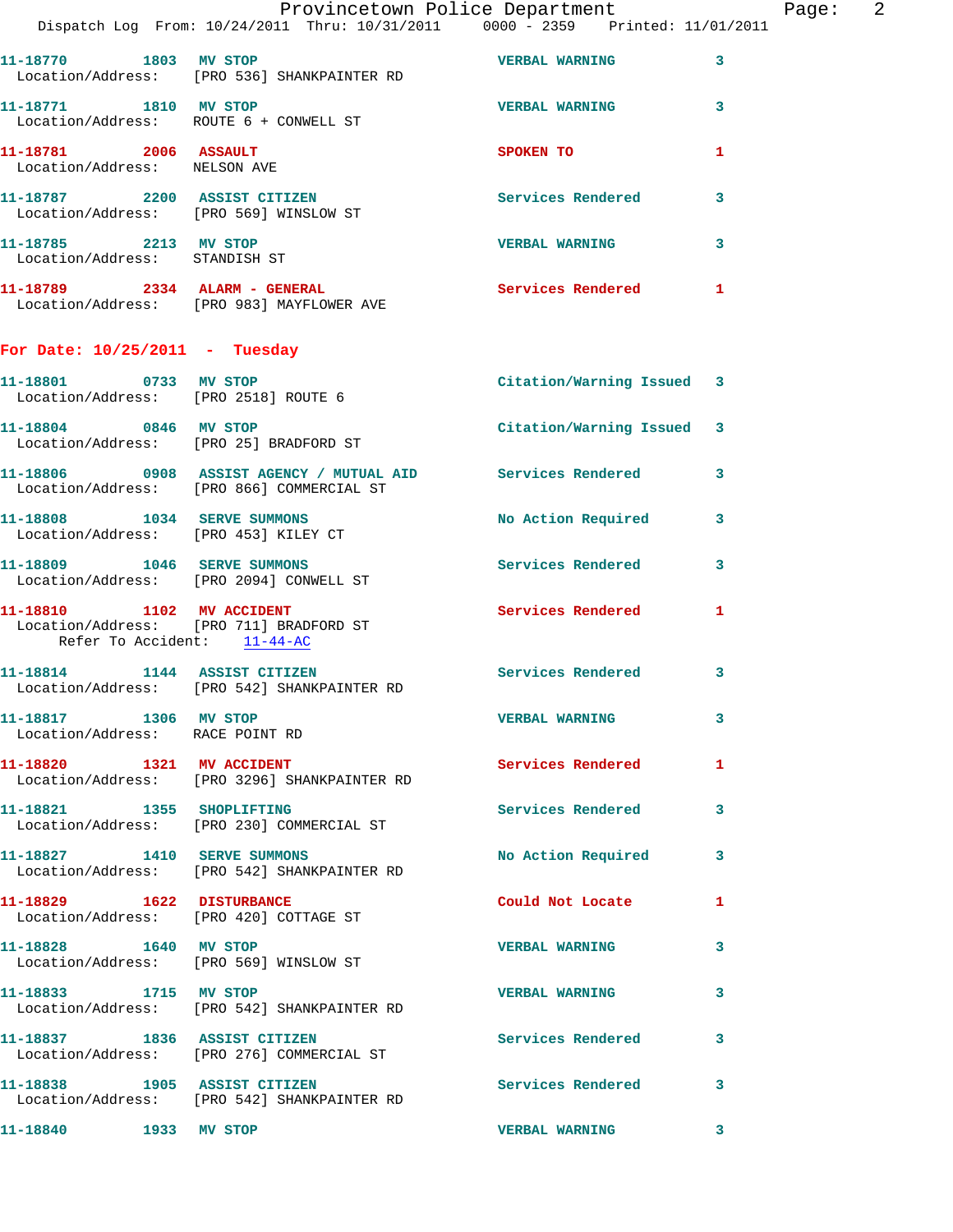|                                                               | Provincetown Police Department Fage: 3<br>Dispatch Log From: 10/24/2011 Thru: 10/31/2011 0000 - 2359 Printed: 11/01/2011 |                           |              |
|---------------------------------------------------------------|--------------------------------------------------------------------------------------------------------------------------|---------------------------|--------------|
| Location/Address: ROUTE 6                                     |                                                                                                                          |                           |              |
|                                                               |                                                                                                                          | No Action Required 3      |              |
|                                                               | 11-18844 2057 SERVE SUMMONS<br>Location/Address: [PRO 336] COMMERCIAL ST                                                 |                           |              |
|                                                               | 11-18845 2129 SERVE SUMMONS<br>Location/Address: [PRO 1810] FRANKLIN ST                                                  | No Action Required 3      |              |
|                                                               | 11-18849 2253 MV STOP<br>Location/Address: [PRO 1646] WINSLOW ST                                                         | <b>VERBAL WARNING</b>     | $\mathbf{3}$ |
| 11-18852 2312 SERVE SUMMONS<br>Location/Address: FRANKLIN ST  |                                                                                                                          | No Action Required 3      |              |
| 11-18853 2314 MV STOP<br>Location/Address: [PRO 571] ALDEN ST |                                                                                                                          | VERBAL WARNING 3          |              |
| For Date: $10/26/2011$ - Wednesday                            |                                                                                                                          |                           |              |
|                                                               | 11-18854 0026 MEDICAL EMERGENCY<br>Location/Address: [PRO 1745] ATLANTIC AVE                                             | Transported to Hospital 1 |              |
|                                                               | 11-18866 0450 SPEED DOLLY ASSIGNMENT Services Rendered 3<br>Location/Address: [PRO 2483] COMMERCIAL ST                   |                           |              |
| Location/Address: HARRY KEMP WAY                              | 11-18872 0906 COMPLAINT/TRASH                                                                                            | Services Rendered 3       |              |
| 11-18874 0938 MV STOP<br>Location/Address: ROUTE 6 + SNAIL RD |                                                                                                                          | <b>VERBAL WARNING</b>     | 3            |
|                                                               | 11-18875 1012 SPEED DOLLY ASSIGNMENT Services Rendered 3<br>Location/Address: [PRO 526] RYDER ST EXT                     |                           |              |
|                                                               | 11-18878 1111 LOST MONEY CLIP/FOUND<br>Location/Address: [PRO 3296] SHANKPAINTER RD                                      | Services Rendered         | $\mathbf{3}$ |
|                                                               | 11-18879 1139 MEDICAL EMERGENCY<br>Location/Address: [PRO 440] HARRY KEMP WAY                                            | Transported to Hospital 1 |              |
| 11-18884 1349 LOST GLASSES                                    | Location/Address: [PRO 542] SHANKPAINTER RD                                                                              | <b>Services Rendered</b>  | 3            |
| 11-18885 1356 MV STOP                                         | Location/Address: STANDISH ST + BRADFORD ST                                                                              | Citation/Warning Issued 3 |              |
| Location/Address: HARRY KEMP WAY                              | 11-18892 1505 FOUND MOTOROLA PHONE 5ervices Rendered                                                                     |                           | $\mathbf{3}$ |
|                                                               | 11-18894 1627 ASSIST CITIZEN<br>Location: [ORL] STOP AND SHOP ORLEANS                                                    | Services Rendered 3       |              |
|                                                               | 11-18893 1628 MEDICAL EMERGENCY<br>Location/Address: [PRO 542] SHANKPAINTER RD                                           | Transported to Hospital 1 |              |
|                                                               | 11-18895 1720 SERVE NO TRESPASS ORDER SPOKEN TO<br>Location/Address: [PRO 1419] PLEASANT ST                              |                           | $\mathbf{3}$ |
| 11-18900 1912 MV STOP                                         | Location/Address: [PRO 2277] BRADFORD ST                                                                                 | <b>VERBAL WARNING</b>     | 3            |
|                                                               | 11-18902 2124 FIRE, OTHER/CO ALARM Services Rendered 1<br>Location/Address: [PRO 2008] GARFIELD ST                       |                           |              |
| For Date: $10/27/2011$ - Thursday                             |                                                                                                                          |                           |              |

| 11-18909          | 0015 MV STOP |                    | <b>VERBAL WARNING</b> |  |
|-------------------|--------------|--------------------|-----------------------|--|
| Location/Address: |              | [PRO 80] CARVER ST |                       |  |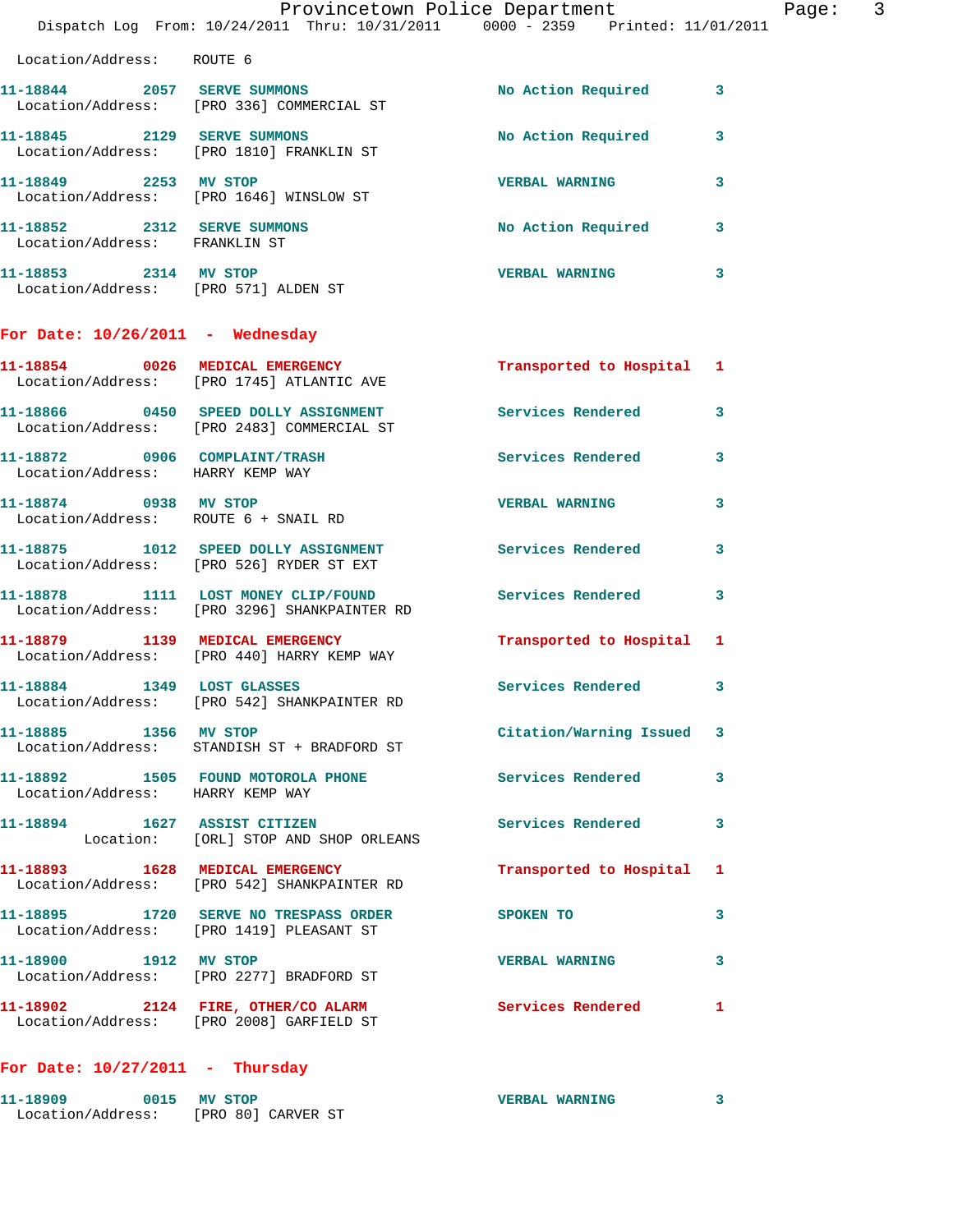|                                                     | Dispatch Log From: 10/24/2011 Thru: 10/31/2011 0000 - 2359 Printed: 11/01/2011                              | Provincetown Police Department Fage: 4 |              |  |
|-----------------------------------------------------|-------------------------------------------------------------------------------------------------------------|----------------------------------------|--------------|--|
|                                                     | 11-18921 0551 SPEED DOLLY ASSIGNMENT No Action Required 3<br>Location/Address: [PRO 542] SHANKPAINTER RD    |                                        |              |  |
| Location/Address: COMMERCIAL ST                     | 11-18934 0900 ITEMS STOLEN FROM DECK Services Rendered 1                                                    |                                        |              |  |
|                                                     | 11-18935   0911   MEDICAL EMERGENCY   Services Rendered   1<br>Location/Address: [PRO 544] SHANKPAINTER RD  |                                        |              |  |
|                                                     | 11-18942 1033 MV STOP<br>Location/Address: [PRO 75] CAPTAIN BERTIE RD                                       | Citation/Warning Issued 3              |              |  |
|                                                     | 11-18944 1101 SERVE RESTRAINING ORDER No Action Required 2<br>Location/Address: [PRO 1245] SEASHORE PARK DR |                                        |              |  |
|                                                     | 11-18947 1433 MV STOP<br>Location/Address: [PRO 16] BRADFORD ST                                             | Citation/Warning Issued 3              |              |  |
|                                                     | 11-18948 1454 198 OUT OF SERVICE Services Rendered 1<br>Location/Address: [PRO 1892] SHANK PAINTER RD       |                                        |              |  |
|                                                     | 11-18949 1518 MEDICAL EMERGENCY Transported to Hospital 1<br>Location/Address: [PRO 1742] CONWELL ST        |                                        |              |  |
| Location: FAR LAND                                  | 11-18951 1556 MV ACCIDENT                                                                                   | Services Rendered 1                    |              |  |
|                                                     | Location/Address: THISTLEMORE RD + BRADFORD ST                                                              |                                        | 3            |  |
| 11-18957 1815 MV STOP<br>Location: FA DAYS          |                                                                                                             | <b>VERBAL WARNING</b>                  | 3            |  |
|                                                     | 11-18958 1825 MV STOP 11-18958 2007<br>Location/Address: [PRO 3296] SHANK PAINTER RD                        |                                        | 3            |  |
| 11-18962 2006 COMPLAINT                             | Location/Address: [PRO 3296] SHANK PAINTER RD                                                               | SPOKEN TO                              | 3            |  |
| 11-18966 2122 MV STOP<br>Location/Address: RYDER ST |                                                                                                             | <b>VERBAL WARNING</b>                  | 3            |  |
| 11-18967 2137 MV STOP                               | Location/Address: [PRO 2277] BRADFORD ST                                                                    | <b>VERBAL WARNING</b>                  |              |  |
|                                                     | 11-18969 2150 ASSIST CITIZEN<br>Location/Address: [PRO 1191] HOLWAY AVE                                     | SPOKEN TO                              | 3            |  |
| 11-18970 2204 MV STOP                               | Location/Address: [PRO 3430] COMMERCIAL ST                                                                  | <b>VERBAL WARNING</b>                  | 3            |  |
|                                                     | 11-18983 2326 COMPLAINT/OPEN DOOR Services Rendered<br>Location/Address: [PRO 185] COMMERCIAL ST            |                                        | 3            |  |
| For Date: $10/28/2011$ - Friday                     |                                                                                                             |                                        |              |  |
|                                                     | 11-18992 0216 FIRE, CO ALARM<br>Location/Address: [PRO 1537] COMMERCIAL ST                                  | Services Rendered                      | $\mathbf{1}$ |  |
| 11-19008 0950 MV STOP                               | Location/Address: ROUTE 6 + SHANK PAINTER RD                                                                | VERBAL WARNING 3                       |              |  |
|                                                     | 11-19009 1011 COMPLAINT<br>Location/Address: [PRO 299] COMMERCIAL ST                                        | SPOKEN TO                              | 3            |  |
| 11-19015 1053 MV STOP                               | Location/Address: ROUTE 6 + CONWELL ST                                                                      | <b>VERBAL WARNING</b>                  | 3            |  |
|                                                     | 11-19016 1057 MEDICAL EMERGENCY Services Rendered 1                                                         |                                        |              |  |

Location/Address: [PRO 542] SHANK PAINTER RD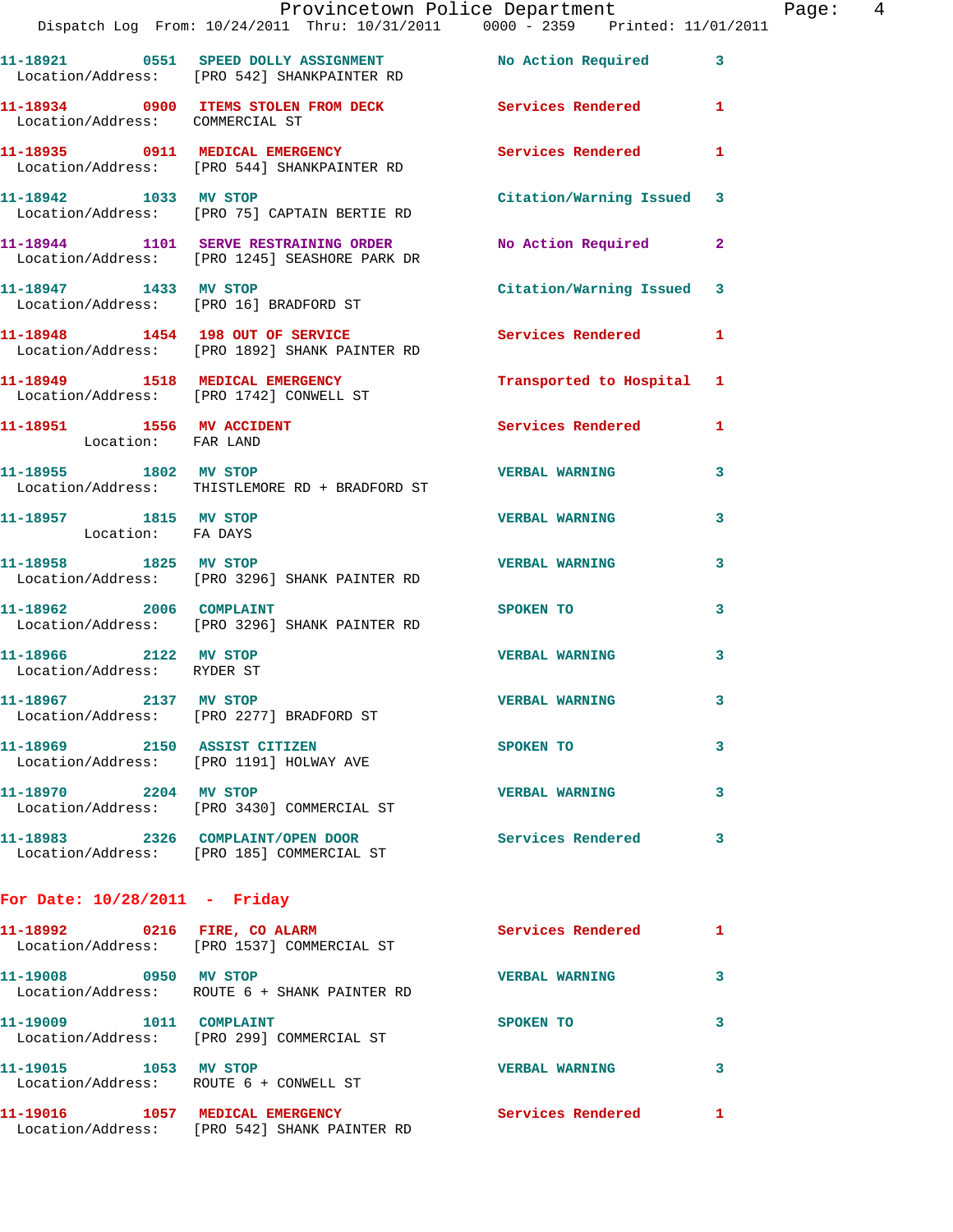Dispatch Log From: 10/24/2011 Thru: 10/31/2011 0000 - 2359 Printed: 11/01/2011

| 11-19018 1104 MV STOP                                  | Location/Address: [PRO 3296] SHANK PAINTER RD                                                                                                                      | <b>VERBAL WARNING</b>     | 3 |   |
|--------------------------------------------------------|--------------------------------------------------------------------------------------------------------------------------------------------------------------------|---------------------------|---|---|
| 11-19020 1143 COMPLAINT                                | Location/Address: [PRO 30] BRADFORD ST                                                                                                                             | <b>SPOKEN TO</b>          | 3 |   |
|                                                        | 11-19022 1232 DR ORDERED TRANSPORT<br>Location/Address: [PRO 440] HARRY KEMP WAY                                                                                   | Transported to Hospital 1 |   |   |
|                                                        | 11-19026   1400   MUTUAL AID<br>Location/Address: [PRO 1892] SHANK PAINTER RD                                                                                      | <b>Services Rendered</b>  | 1 |   |
| 11-19029 1421 MV STOP                                  | Location/Address: BRADFORD ST + STANDISH ST                                                                                                                        | <b>VERBAL WARNING</b>     | 3 |   |
| 11-19030 1437 MV STOP<br>Location/Address: BRADFORD ST |                                                                                                                                                                    | <b>VERBAL WARNING</b>     | 3 |   |
| 11-19032 1513 MV STOP                                  | Location/Address: BRADFORD ST + KENDALL LN                                                                                                                         | <b>VERBAL WARNING</b>     | 3 |   |
| 11-19035   1618   MV STOP                              | Location/Address: LAW ST + BRADFORD ST                                                                                                                             | <b>VERBAL WARNING</b>     | 3 |   |
|                                                        | 11-19038 1634 MEDICAL EMERGENCY<br>Location/Address: [PRO 638] COMMERCIAL ST                                                                                       | Transported to Hospital 1 |   | 1 |
| Location/Address: SNAIL RD                             | 11-19040 1653 FOUND PHONE/RETURNED. No Action Required                                                                                                             |                           | 3 |   |
| Refer To Accident: 11-46-AC                            | 11-19039 1654 MV ACCIDENT<br>Location/Address: [PRO 638] COMMERCIAL ST                                                                                             | <b>No Action Required</b> | 1 |   |
| 11-19046 1835 MV STOP                                  | Location/Address: [PRO 759] BRADFORD ST                                                                                                                            | <b>VERBAL WARNING</b>     | 3 |   |
|                                                        | 11-19049    1904    MV STOP<br>Location/Address: CENTER ST + BRADFORD ST                                                                                           | <b>VERBAL WARNING</b>     | 3 |   |
|                                                        | 11-19056 2048 DOMESTIC DISTURBANCE/VERBAL Arrest(s) Made<br>Location/Address: [PRO 3276] COMMERCIAL ST<br>Refer To Arrest: 11-246-AR<br>Refer To Arrest: 11-247-AR |                           | 1 |   |
| Location/Address: HARRY KEMP WAY                       | 11-19058 2124 COMPLAINT/STOLEN PROPERTY No Action Required                                                                                                         |                           | 3 |   |
| 11-19059 2150 MV STOP                                  | Location/Address: [PRO 1638] COMMERCIAL ST                                                                                                                         | No Action Required        | 3 |   |
| 11-19064 2229 MV STOP                                  | Location/Address: COMMERCIAL ST + RYDER ST                                                                                                                         | No Action Required        | 3 |   |
| For Date: $10/29/2011$ - Saturday                      |                                                                                                                                                                    |                           |   |   |
| Location/Address: [PRO 3222] ALDEN ST                  | 11-19072 0036 MEDICAL EMERGENCY                                                                                                                                    | Transported to Hospital   | 1 |   |
| 11-19074 0111 MV STOP<br>Refer To Arrest: 11-248-AR    | Location/Address: BRADFORD ST + ALDEN ST                                                                                                                           | Arrest(s) Made            | 3 |   |
|                                                        | 11-19076 0139 MEDICAL EMERGENCY<br>Location/Address: COMMERCIAL ST + JOHNSON ST                                                                                    | <b>GONE ON ARRIVAL</b>    | 1 |   |
|                                                        | 11-19082 0640 DOMESTIC DISTURBANCE/ASSAULT Could Not Locate<br>Location/Address: [PRO 1843] BRADFORD ST EXT                                                        |                           | 1 |   |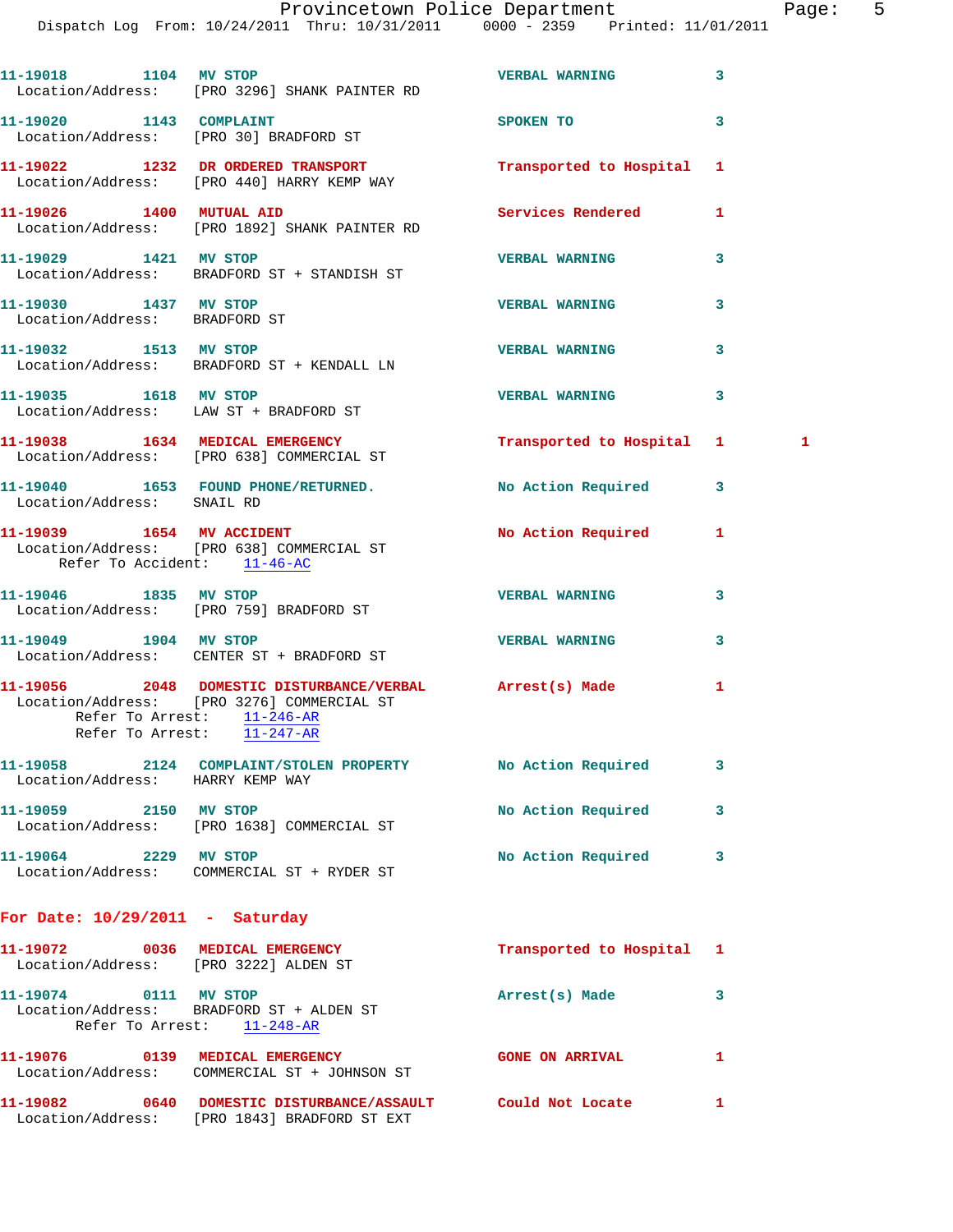|                                                               | Provincetown Police Department Page: 6<br>Dispatch Log From: 10/24/2011 Thru: 10/31/2011 0000 - 2359 Printed: 11/01/2011 |                           |                         |   |  |
|---------------------------------------------------------------|--------------------------------------------------------------------------------------------------------------------------|---------------------------|-------------------------|---|--|
|                                                               | 11-19086 0823 MV STOP<br>Location/Address: [PRO 2543] MACMILLAN                                                          | Citation/Warning Issued 3 |                         |   |  |
|                                                               | 11-19087 0825 ASSIST AGENCY / MUTUAL AID Services Rendered 3<br>Location/Address: [PRO 1463] COMMERCIAL ST               |                           |                         |   |  |
|                                                               | 11-19090 0937 MV STOP<br>Location/Address: ROUTE 6 + RACE POINT RD                                                       | Citation/Warning Issued 3 |                         |   |  |
| 11-19091 0951 MV STOP                                         | Location/Address: [PRO 2818] CONWELL ST                                                                                  | <b>VERBAL WARNING</b>     | 3                       |   |  |
|                                                               | 11-19094 1036 LOST WALLET<br>Location/Address: [PRO 1986] WINTHROP ST                                                    | Services Rendered         | $\mathbf{3}$            |   |  |
| 11-19095 1049 MV STOP                                         | Location/Address: STANDISH ST + BRADFORD ST                                                                              | <b>Vehicle Towed</b>      | 3                       |   |  |
| 11-19099 1121 MV STOP                                         | Location/Address: [PRO 3296] SHANK PAINTER RD                                                                            | <b>VERBAL WARNING</b>     | 3                       |   |  |
|                                                               | 11-19101 1143 TRAFFIC CONTROL<br>Location/Address: [PRO 116] COMMERCIAL ST                                               | <b>Vehicle Towed</b>      | 3                       | 1 |  |
|                                                               | 11-19107 1400 LARCENY /FORGERY / FRAUD Services Rendered<br>Location/Address: [PRO 2983] COMMERCIAL ST                   |                           | $\overline{2}$          |   |  |
|                                                               | 11-19106 1415 MEDICAL EMERGENCY<br>Location/Address: [PRO 399] COMMERCIAL ST                                             | <b>PATIENT REFUSAL</b>    | 1                       |   |  |
| Location/Address: [PRO 80] CARVER ST                          | 11-19108 1522 FOUND KEYS                                                                                                 | Services Rendered 3       |                         |   |  |
| 11-19110 1627 MV STOP<br>Location/Address: JEROME SMITH RD    |                                                                                                                          | Citation/Warning Issued 3 |                         |   |  |
| 11-19112 1637 MV STOP                                         | Location/Address: ROUTE 6 + HOWLAND ST                                                                                   | Citation/Warning Issued 3 |                         |   |  |
|                                                               | 11-19113 1640 MV STOP<br>Location/Address: COMMERCIAL ST + BANGS ST                                                      | <b>VERBAL WARNING</b>     | 3                       |   |  |
|                                                               | 11-19114 1650 LOST WALLET<br>Location/Address: [PRO 542] SHANK PAINTER RD                                                | Services Rendered 3       |                         |   |  |
| 11-19115 1655 MV STOP<br>Location/Address: ROUTE 6 + SNAIL RD |                                                                                                                          | Citation/Warning Issued 3 |                         |   |  |
| 11-19118 1711 MV STOP                                         | Location/Address: [PRO 1953] COMMERCIAL ST                                                                               | <b>VERBAL WARNING</b>     | 3                       |   |  |
| 11-19123 1724 MV STOP                                         | Location/Address: CEMETERY RD + WAREHAM ST                                                                               | Citation/Warning Issued 3 |                         |   |  |
| 11-19124 1725 MV STOP                                         | Location/Address: ROUTE 6 + CONWELL ST                                                                                   | <b>VERBAL WARNING</b>     | 3                       |   |  |
|                                                               | 11-19125 1730 MV STOP 1997 2008 2009 VERBAL WARNING<br>Location/Address: [PRO 1952] COMMERCIAL ST + CENTER ST            |                           | 3                       |   |  |
| 11-19126 1735 MV STOP                                         | Location/Address: [PRO 536] SHANK PAINTER RD                                                                             | VERBAL WARNING 3          |                         |   |  |
| 11-19127 1739 MV STOP<br>Location/Address: SHANK PAINTER RD   |                                                                                                                          | No Action Required        | $\overline{\mathbf{3}}$ |   |  |
| 11-19129 1901 MV STOP<br>Location/Address: ROUTE 6            |                                                                                                                          | VERBAL WARNING 3          |                         |   |  |
| 11-19132 1917 MV STOP<br>Location/Address: SHANKPAINTER RD    |                                                                                                                          | <b>VERBAL WARNING</b>     | 3                       |   |  |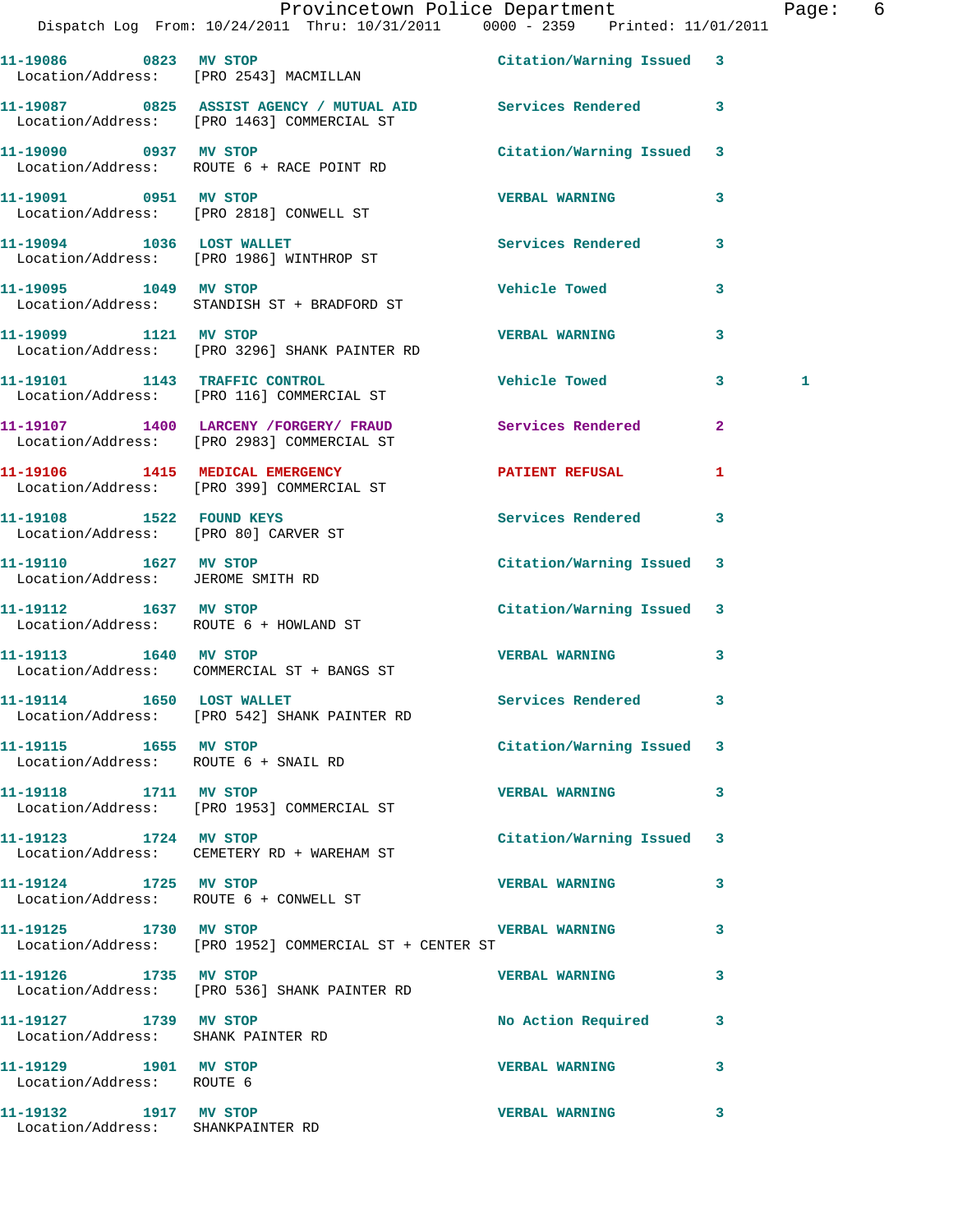|                                                                     | Dispatch Log From: 10/24/2011 Thru: 10/31/2011 0000 - 2359 Printed: 11/01/2011                         | Provincetown Police Department              | Page: 7      |  |
|---------------------------------------------------------------------|--------------------------------------------------------------------------------------------------------|---------------------------------------------|--------------|--|
|                                                                     |                                                                                                        | <b>VERBAL WARNING</b>                       | 3            |  |
|                                                                     | 11-19133 1923 MV STOP<br>Location/Address: [PRO 542] SHANK PAINTER RD                                  |                                             |              |  |
| 11-19134 1932 MV STOP                                               | Location/Address: [PRO 2277] BRADFORD ST                                                               | <b>VERBAL WARNING</b>                       | 3            |  |
|                                                                     | 11-19137 2111 TRAFFIC CONTROL<br>Location/Address: BRADFORD ST + GOSNOLD ST                            | Services Rendered 3                         |              |  |
|                                                                     | 11-19138 2115 ALARM - GENERAL<br>Location/Address: [PRO 3195] COMMERCIAL ST                            | BLDG/PROP Checked/Secure 1                  |              |  |
| 11-19139 2120 MV STOP                                               | Location/Address: [PRO 29] BRADFORD ST                                                                 | VERBAL WARNING 3                            |              |  |
| Refer To Arrest: 11-250-AR                                          | 11-19143 2147 DISORDERLY<br>Location/Address: [PRO 105] COMMERCIAL ST                                  | Arrest(s) Made                              | $\mathbf{2}$ |  |
| 11-19144 2205 FIRE/POLE                                             | Location/Address: BRADFORD ST + MILLER HILL RD                                                         | Services Rendered                           | $\mathbf{1}$ |  |
|                                                                     | 11-19146 2218 MEDICAL EMERGENCY<br>Location/Address: [PRO 105] COMMERCIAL ST                           | PATIENT REFUSAL 1                           |              |  |
|                                                                     | 11-19147 2240 FOUND WALLET/RETURNED<br>Location/Address: [PRO 105] COMMERCIAL ST                       | Services Rendered                           | $\mathbf{3}$ |  |
|                                                                     | 11-19148 2325 DISTURBANCE<br>Location/Address: [PRO 484] MASONIC PL                                    | Peace Restored 1                            |              |  |
| For Date: 10/30/2011 - Sunday                                       |                                                                                                        |                                             |              |  |
|                                                                     | 11-19158 0014 MEDICAL EMERGENCY<br>Location/Address: [PRO 2832] COMMERCIAL ST                          | Transported to Hospital 1                   |              |  |
| Location/Address: SHANKPAINTER RD                                   | 11-19163 0052 MEDICAL EMERGENCY                                                                        | Transported to Hospital 1                   |              |  |
| 11-19167 0145 DISTURBANCE<br>Location/Address: [PRO 29] BRADFORD ST |                                                                                                        | Unfounded                                   | $\mathbf{1}$ |  |
|                                                                     | 11-19169 0210 FOUND DRIVER'S LICENSE Services Rendered<br>Location/Address: [PRO 542] SHANK PAINTER RD |                                             | 3            |  |
|                                                                     | 11-19171 0251 MV ACCIDENT<br>Location/Address: CEMETERY RD + ALDEN ST                                  | Services Rendered                           | $\mathbf{1}$ |  |
| Location/Address: [PRO 501] OAK DR                                  | 11-19177 0456 ALARM - GENERAL                                                                          | Services Rendered                           | $\mathbf{1}$ |  |
|                                                                     | 11-19178 0535 ALARM - FIRE<br>Location/Address: [PRO 3304] COMMERCIAL ST                               | No Action Required 1                        |              |  |
| 11-19179 0635 ALARM - GENERAL                                       | Location/Address: [PRO 2945] COMMERCIAL ST                                                             | False Alarm <b>Exercise Service Service</b> | 1            |  |
|                                                                     | 11-19180 0644 ASSIST CITIZEN<br>Location/Address: [PRO 1913] COMMERCIAL ST                             | Could Not Locate                            | 3            |  |
|                                                                     | Location/Address: [PRO 2474] BRADFORD ST                                                               | BLDG/PROP Checked/Secure 2                  |              |  |
|                                                                     | 11-19184 0718 ASSIST CITIZEN                                                                           | No Action Required 3                        |              |  |

Location/Address: [PRO 2144] CONWELL ST

Location/Address: COMMERCIAL ST

**11-19190 0826 ATM BURGULAR ALARM BLDG/PROP Checked/Secure 1**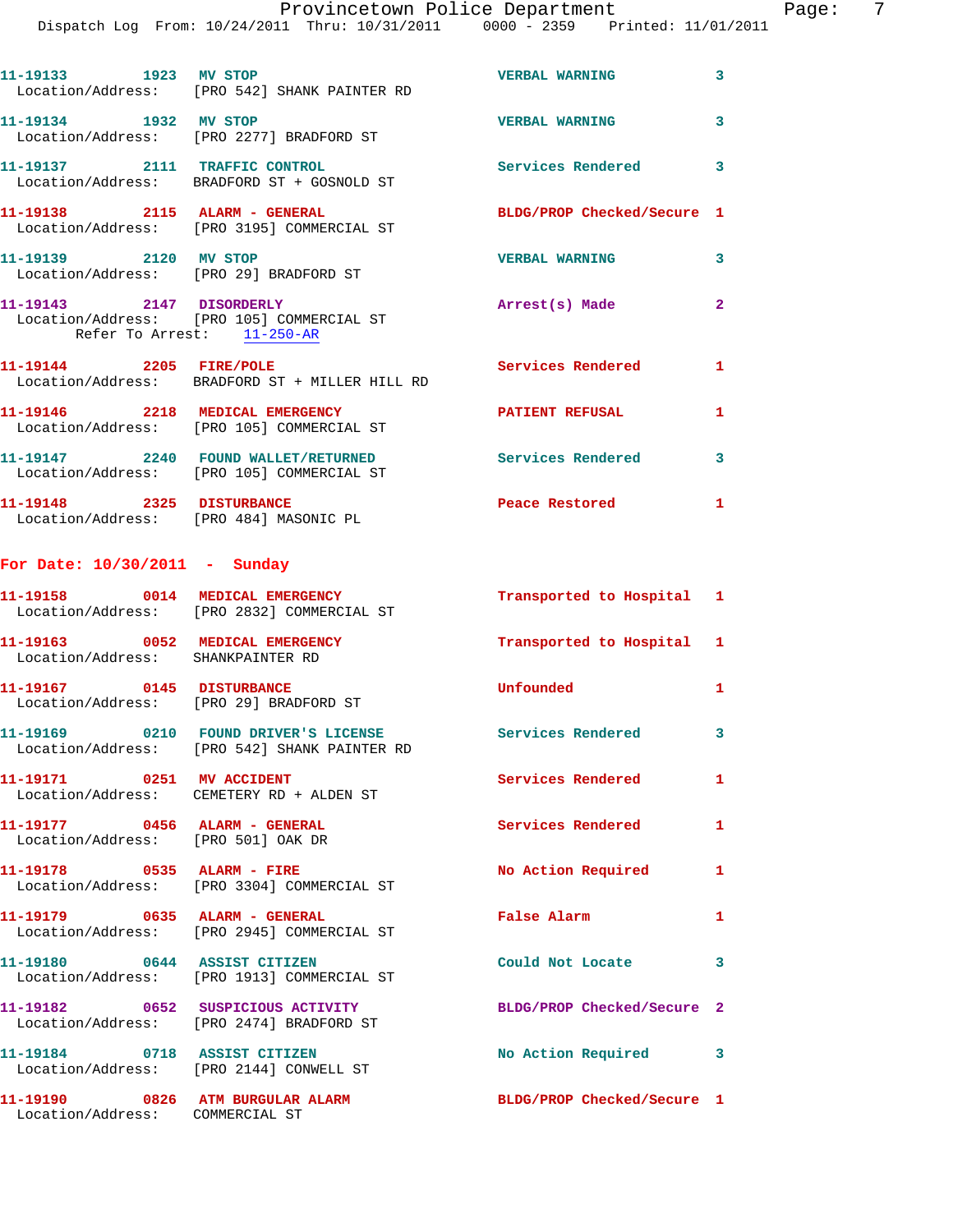|                                                                        | Provincetown Police Department<br>Dispatch Log From: 10/24/2011 Thru: 10/31/2011 0000 - 2359 Printed: 11/01/2011 |                          |    |
|------------------------------------------------------------------------|------------------------------------------------------------------------------------------------------------------|--------------------------|----|
|                                                                        | 11-19193 0840 ASSIST CITIZEN<br>Location/Address: [PRO 1913] COMMERCIAL ST                                       | Could Not Locate         | 3  |
| 11-19195 0911 ASSIST CITIZEN<br>Location/Address: [PRO 83] CENTER ST   |                                                                                                                  | Services Rendered        | 3  |
| 11-19197 0922 MV STOP<br>Location/Address: [PRO 2518] ROUTE 6          |                                                                                                                  | <b>VERBAL WARNING</b>    | 3  |
| 11-19200 0938 MV STOP<br>Location/Address: SHANKPAINTER RD             |                                                                                                                  | <b>VERBAL WARNING</b>    | 3  |
| 11-19203 0954 MV STOP                                                  | Location/Address: [PRO 1537] HOWLAND ST                                                                          | <b>VERBAL WARNING</b>    | 3  |
|                                                                        | 11-19207 1015 LOST LICENSE<br>Location/Address: [PRO 542] SHANK PAINTER RD                                       | <b>Services Rendered</b> | 3  |
| 11-19209 1030 MV STOP                                                  | Location/Address: [PRO 1886] BRADFORD ST                                                                         | <b>VERBAL WARNING</b>    | 3  |
| 11-19213 1112 MV STOP                                                  | Location/Address: BRADFORD ST + HANCOCK ST                                                                       | <b>VERBAL WARNING</b>    | 3  |
| 11-19214 1112 MV STOP                                                  | Location/Address: [PRO 1173] WINTHROP ST                                                                         | <b>VERBAL WARNING</b>    | 3  |
|                                                                        | 11-19215 1122 LOST WALLET<br>Location/Address: [PRO 542] SHANK PAINTER RD                                        | <b>Services Rendered</b> | 3  |
| 11-19218 1133 MV STOP                                                  | Location/Address: [PRO 1669] BRADFORD ST                                                                         | <b>VERBAL WARNING</b>    | 3  |
|                                                                        | 11-19219 1137 FOUND LICENSE<br>Location/Address: [PRO 542] SHANK PAINTER RD                                      | <b>Services Rendered</b> | 3  |
| 11-19225 1206 ASSIST CITIZEN<br>Location/Address: [PRO 569] WINSLOW ST |                                                                                                                  | <b>Services Rendered</b> | 3  |
| 11-19226 1233 MV STOP<br>Location/Address: RYDER ST                    |                                                                                                                  | <b>VERBAL WARNING</b>    | 3  |
|                                                                        | 11-19230 1259 LOST CANON DIGITAL CAMERA<br>Location/Address: [PRO 105] COMMERCIAL ST                             | <b>Services Rendered</b> |    |
| 11-19232 1335 MV STOP                                                  | Location/Address: BRADFORD ST + HANCOCK ST                                                                       | <b>VERBAL WARNING</b>    | 3  |
|                                                                        | 11-19233 1352 ALARM - FIRE WATERFORD INN False Alarm<br>Location/Address: [PRO 3321] COMMERCIAL ST               |                          | 1  |
| 11-19238 1520 LOST IPHONE                                              | Location/Address: [PRO 542] SHANK PAINTER RD                                                                     | No Action Required       | 3  |
|                                                                        | 11-19239 1555 MEDICAL EMERGENCY<br>Location/Address: [PRO 999] MONTELLO ST                                       | <b>PATIENT REFUSAL</b>   | 1  |
| 11-19240 1646 LOST PROPERTY<br>Location/Address: COMMERCIAL ST         |                                                                                                                  | <b>Services Rendered</b> | 3  |
| 11-19242 1710 MV STOP                                                  | Location/Address: [PRO 2018] SHANK PAINTER RD                                                                    | <b>VERBAL WARNING</b>    | 3  |
| 11-19245 1732 MV STOP                                                  | Location/Address: [PRO 1858] BRADFORD ST                                                                         | <b>VERBAL WARNING</b>    | 3  |
| 11-19246 1733 MV STOP<br>Location/Address: ROUTE 6                     |                                                                                                                  | Citation/Warning Issued  | 3  |
| 11-19251 1817 ALARM - GENERAL                                          |                                                                                                                  | <b>False Alarm</b>       | 1. |

Location/Address: [PRO 3195] COMMERCIAL ST

Page: 8<br>11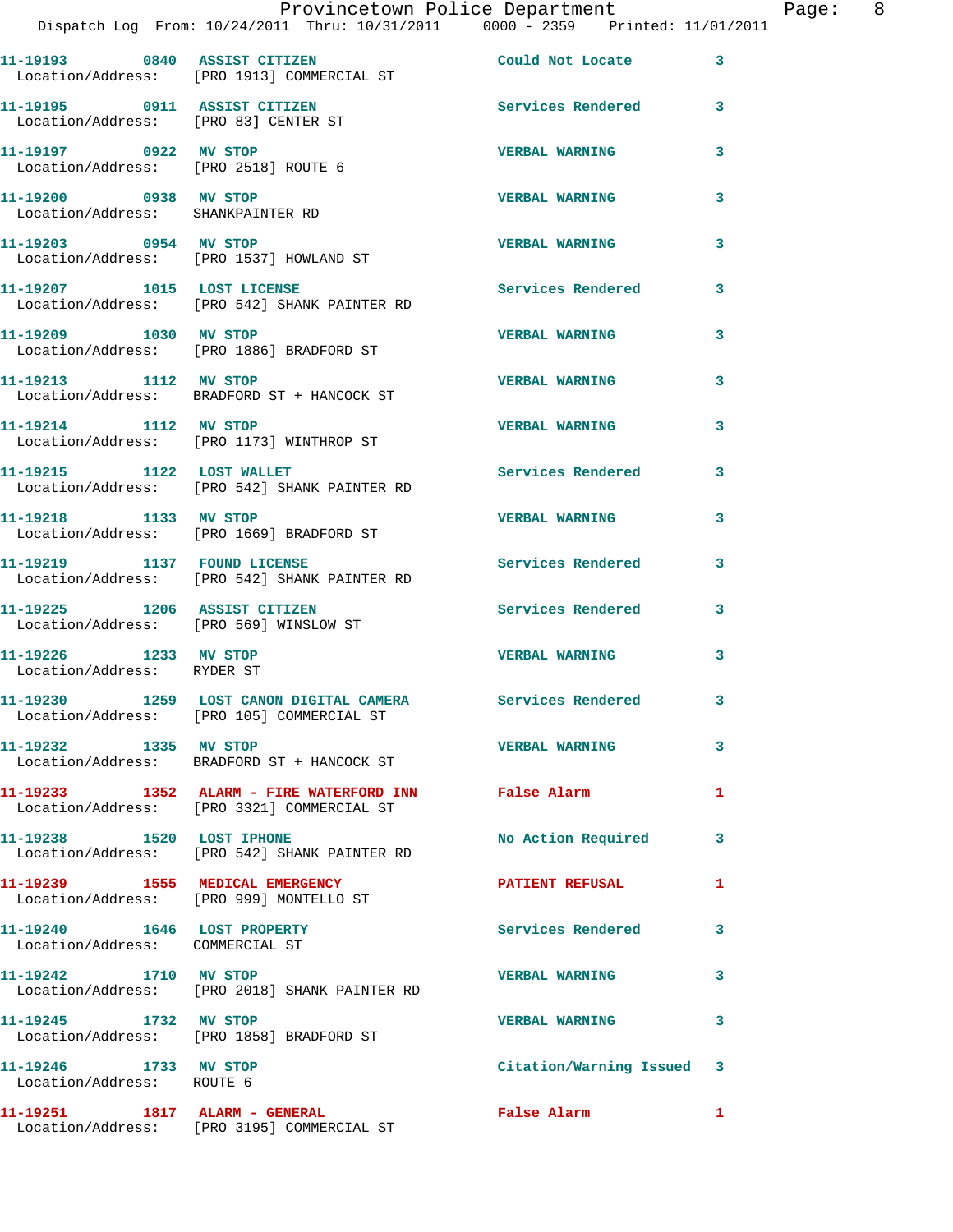Dispatch Log From: 10/24/2011 Thru: 10/31/2011 0000 - 2359 Printed: 11/01/2011

| 11-19268<br>2133                      | <b>EMERGENCY</b><br><b>MEDICAL</b>                   | Transported to Hospital |   |
|---------------------------------------|------------------------------------------------------|-------------------------|---|
| 11-19264<br>2037<br>Location/Address: | ALARM - GENERAL<br>[PRO 2542] COMMERCIAL ST          | False Alarm             |   |
| 11-19256<br>1930<br>Location/Address: | <b>SERVE SUMMONS</b><br>[WEL] WELLFLEET              | No Action Required      | 3 |
| 11-19255<br>1843<br>Location/Address: | MV STOP/ASSIST CITIZEN<br>[PRO 2577] BRADFORD ST     | <b>VERBAL WARNING</b>   | 3 |
| 11-19254<br>1834                      | MV STOP<br>Location/Address: PRINCE ST + BRADFORD ST | <b>VERBAL WARNING</b>   | 3 |
|                                       |                                                      |                         |   |

**For Date: 10/31/2011 - Monday**

Location/Address: [PRO 999] MONTELLO ST

**11-19283 0014 LOBBY TRAFFIC Services Rendered 3 40**  Location/Address: [PRO 588] SHANK PAINTER RD **11-19291 0130 MV STOP No Action Required 3**  Location/Address: [PRO 43] BRADFORD ST **11-19296 0201 MV STOP VERBAL WARNING 3**  Location/Address: CONWELL ST + BRADFORD ST **11-19297 0212 MV STOP VERBAL WARNING 3**  Location/Address: BANGS ST + BRADFORD ST **11-19304 0625 COMPLAINT Unfounded 3**  Location/Address: [PRO 1237] MILLER HILL RD **11-19305 0628 ASSIST CITIZEN No Action Required 3**  Location/Address: [PRO 1742] CONWELL ST **11-19307 0641 SPEED DOLLY ASSIGNMENT Services Rendered 3**  Location/Address: [PRO 2483] COMMERCIAL ST **11-19309 0908 FOUND TOOL BOX No Action Required 3**  Location/Address: [PRO 542] SHANK PAINTER RD **11-19311 0949 ALARM - GENERAL BLDG/PROP Checked/Secure 1**  Location/Address: COMMERCIAL ST **11-19312 1011 LOST CAMERA CASE Services Rendered 3**  Location/Address: [PRO 542] SHANK PAINTER RD **11-19314 1217 MEDICAL EMERGENCY/DOT Transported to Hospital 1**  Location/Address: [PRO 440] HARRY KEMP WAY **11-19317 1314 LOST/FOUND PROPERTY Services Rendered 3**  Location/Address: [PRO 542] SHANK PAINTER RD **11-19321 1434 ALARM - FIRE/FALSE ALARM False Alarm 1**  Location/Address: [PRO 577] WINTHROP ST **11-19323 1517 ASSIST CITIZEN No Action Required 3**  Location/Address: [PRO 106] COMMERCIAL ST **11-19325 1615 ALARM - GENERAL Services Rendered 1**  Location/Address: [PRO 1892] SHANK PAINTER RD **11-19326 1629 LOST WALLET AND IPHONE Services Rendered 3**  Location/Address: [PRO 542] SHANK PAINTER RD **11-19328 1724 MEDICAL EMERGENCY Transported to Hospital 1 1**  Location/Address: AUNT SUKEYS WAY

**11-19329 1752 MV STOP VERBAL WARNING 3**